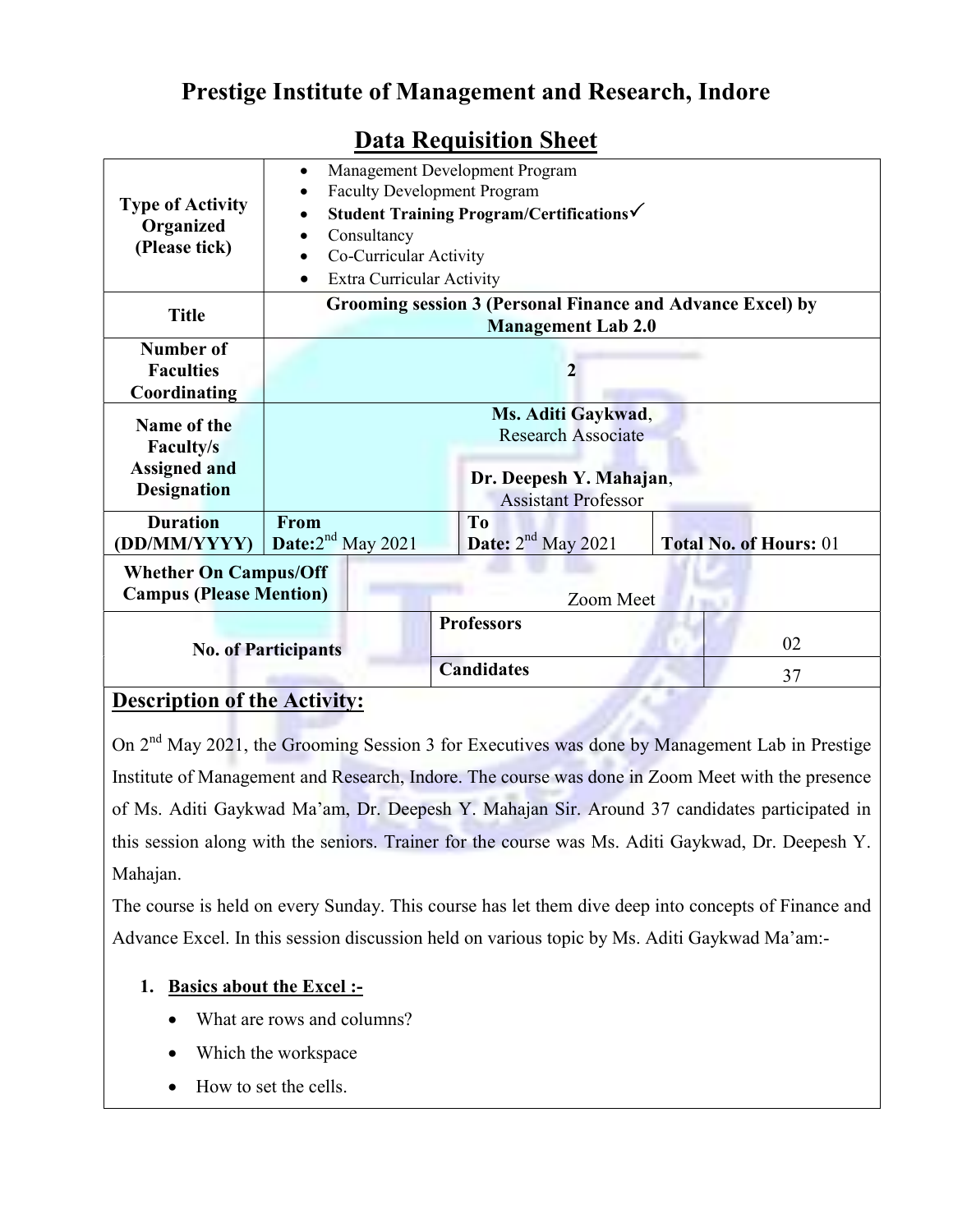- Alignments
- Font size
- Borders
- Bullets

### 2. Pre-Formatting:-

- Selecting the text (shortcut keys)
- Formatting the text.
- Selecting the text (shortcut keys)<br>
Formatting the text.<br>
Setting the cell size and inserting the row and column

### 3. Formula's:-

- Shortcut keys
- Sum the digits
- 4. Paste special:-
- 5. Alt+Enter :-
	- Wrap text
- 6. Hyperlink:-